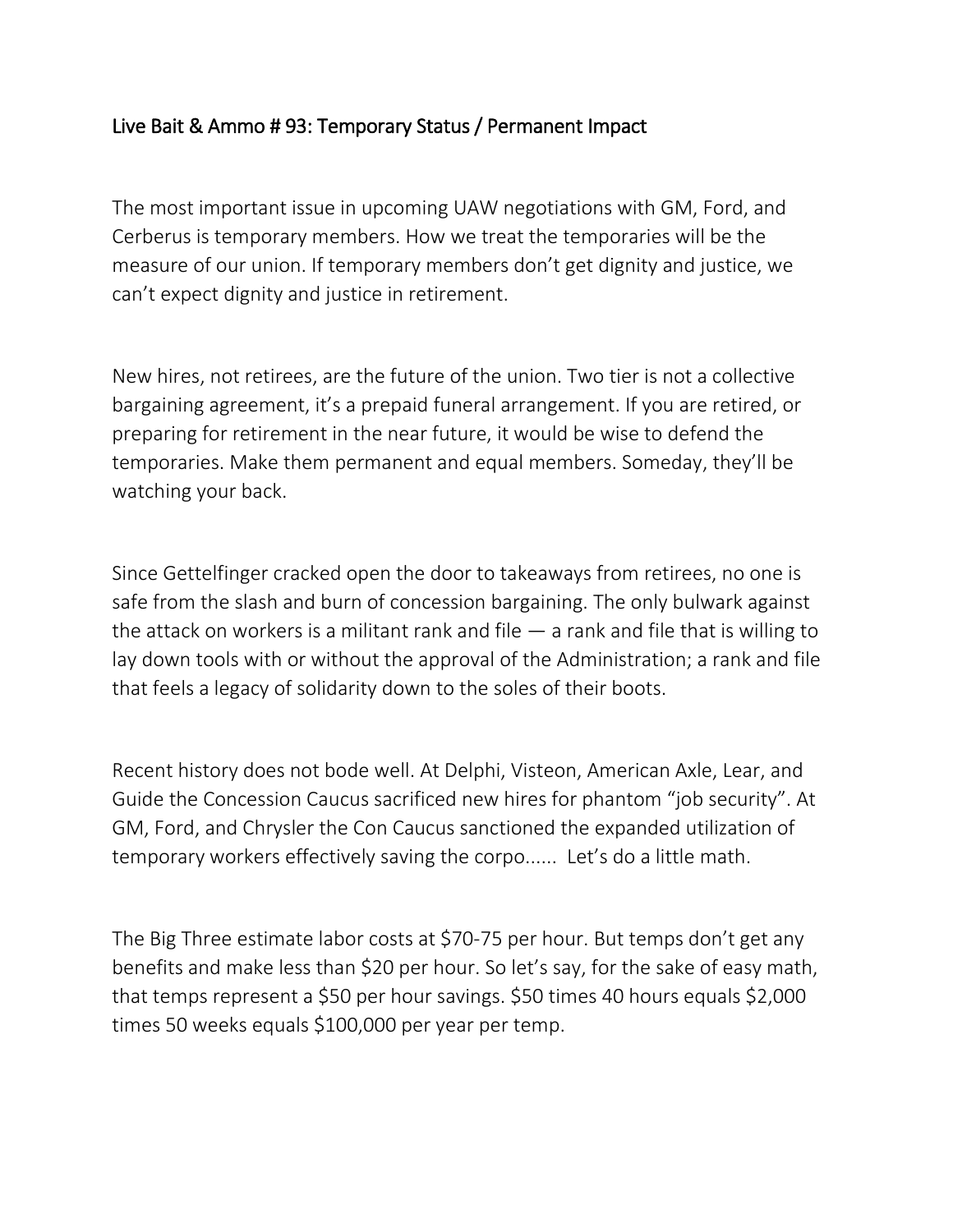The companies refuse to admit how many temps are employed, but Ford and GM retired over 70,000 workers and less than half were replaced by transfers from Delphi and Visteon. A nice round low ball estimate of 5,000 temps equals \$500 million dollars a year. You'd think management would treat them a little nicer than they do. No dice. They kick them to the curb and treat them like dirt while the big bad UAW holds the boss's coat and....... Wait!

This just in on UAWire: *"Full-time workers are being replaced with temporary workers who are paid half what regular team members earn and and cannot afford health insurance. Temporary workers are real people, not cushions or buffers to be used and discarded whenever it suits you. They work just as hard as your full-time workers and deserve real jobs with good wages, benefits and security for their families."*[\[http://www.unionvoice.org/campaign/Toyota\]](http://www.unionvoice.org/campaign/Toyota)

Sorry. Never mind. That message is designed by the UAW for Toyota, not UAW represented companies. I mean, UAW represented workers.

Negotiations with the Big Three are scheduled to begin July 23, but we all know the truth: negotiations began when Gettelfinger opened the contracts at GM and Ford two years ago.

While we wait for the shot across the bow the corpos and their flunkies are drilling holes in the hull. With undo diligence the Concession Caucus dismantles solidarity by whipsawing local unions into thousands of job cuts through outsourcing, subcontracting, and the expanded utilization of temps.

The scheme is referred to as a Competitive Operating Agreement rather than a Collective Bargaining Agreement for good reason. It is not a collective bargaining solution designed for the common good of the working class, it is the epitome of dog eat dog-ism. By the time negotiations for the national contract begin our